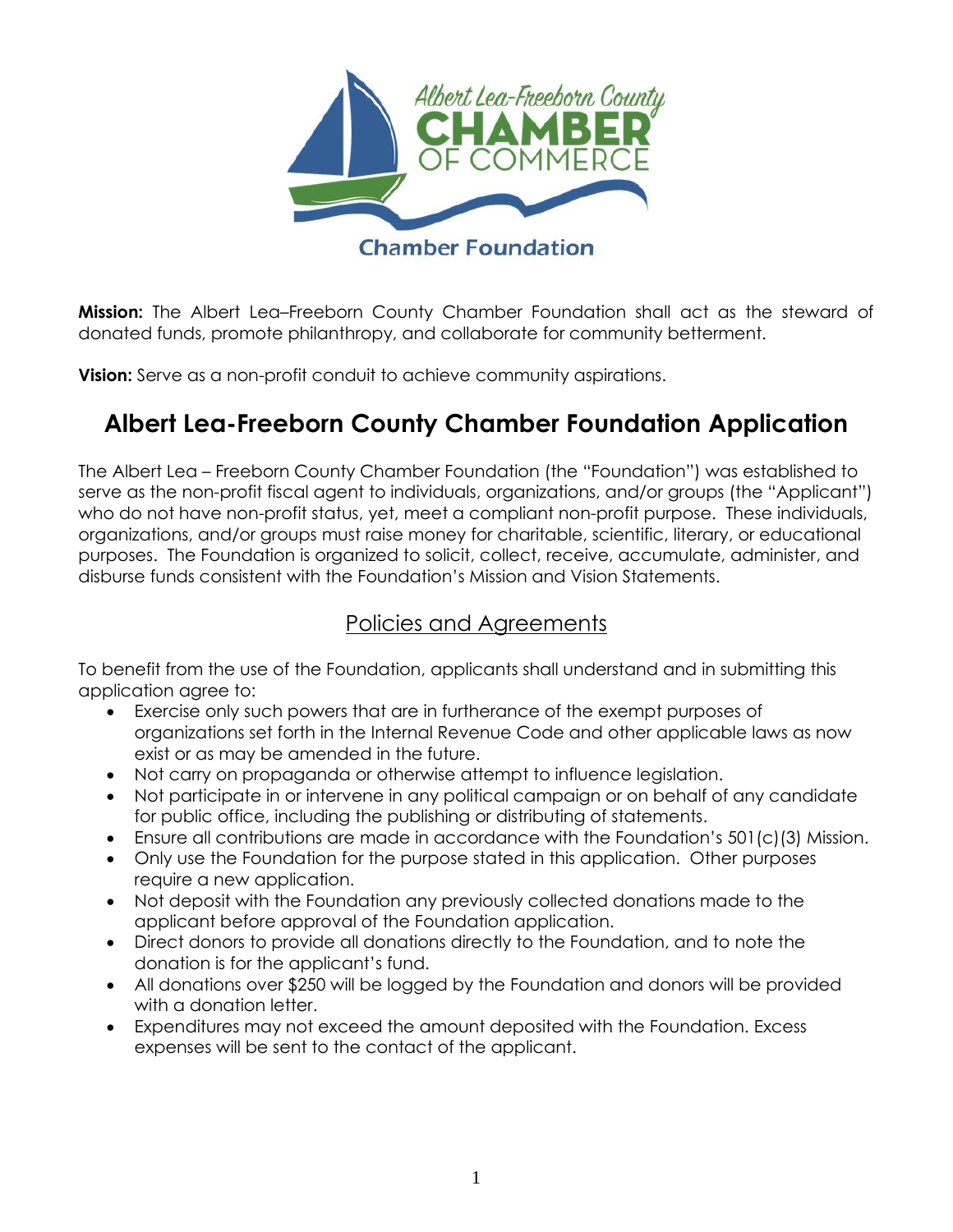## **Quarterly administrative charges will be applied against the account as follows:**

| <b>Transactions per quarter</b> | Cost  |
|---------------------------------|-------|
| 0-9                             | \$25  |
| $10-29$                         | \$100 |
| 30-100                          | \$250 |
| 101-250                         | \$350 |
| 251-500                         | \$550 |
| <b>Over 500</b>                 |       |

- Pay an audit fee annually of \$5,500 on any account that runs new transactions over \$250,000 in that year.
- Pay an application fee of \$50 at the time of submission of this application.
- If there is no communication from applicant or fund activity for two (2) years, an attempt will be made by the Foundation to contact the last known contact for the applicant to determine the future intent of the money. If unable to establish communication with a contact for the applicant, the Foundation reserves the option to designate the funds as unrestricted assets.

#### Application Request for Information

|  | Email address: <u>contract and a series of the series of the series of the series of the series of the series of the series of the series of the series of the series of the series of the series of the series of the series of</u> |  |  |
|--|--------------------------------------------------------------------------------------------------------------------------------------------------------------------------------------------------------------------------------------|--|--|

#### **Provide and attach a statement of Applicant's charitable, scientific, literary, or educational purpose for raising money.**

Has Applicant currently or previously, been involved in any type of political lobbying or campaigning?  $\Box$ Yes  $\Box$ No

I understand by signing this application I am authorizing quarterly administrative charges applied against the account as per the transaction cost chart in this application or as it is amended in the future. Authorized Signature: **Example 2018** 

Please supply with this application the following:

- Organization By–Laws (if applicable).
- Mission Statement, Vision, Goals, and Objectives of Applicant.
- Budget.
- Statement of anticipated sources of funds.
- Statement of anticipated expenditures.